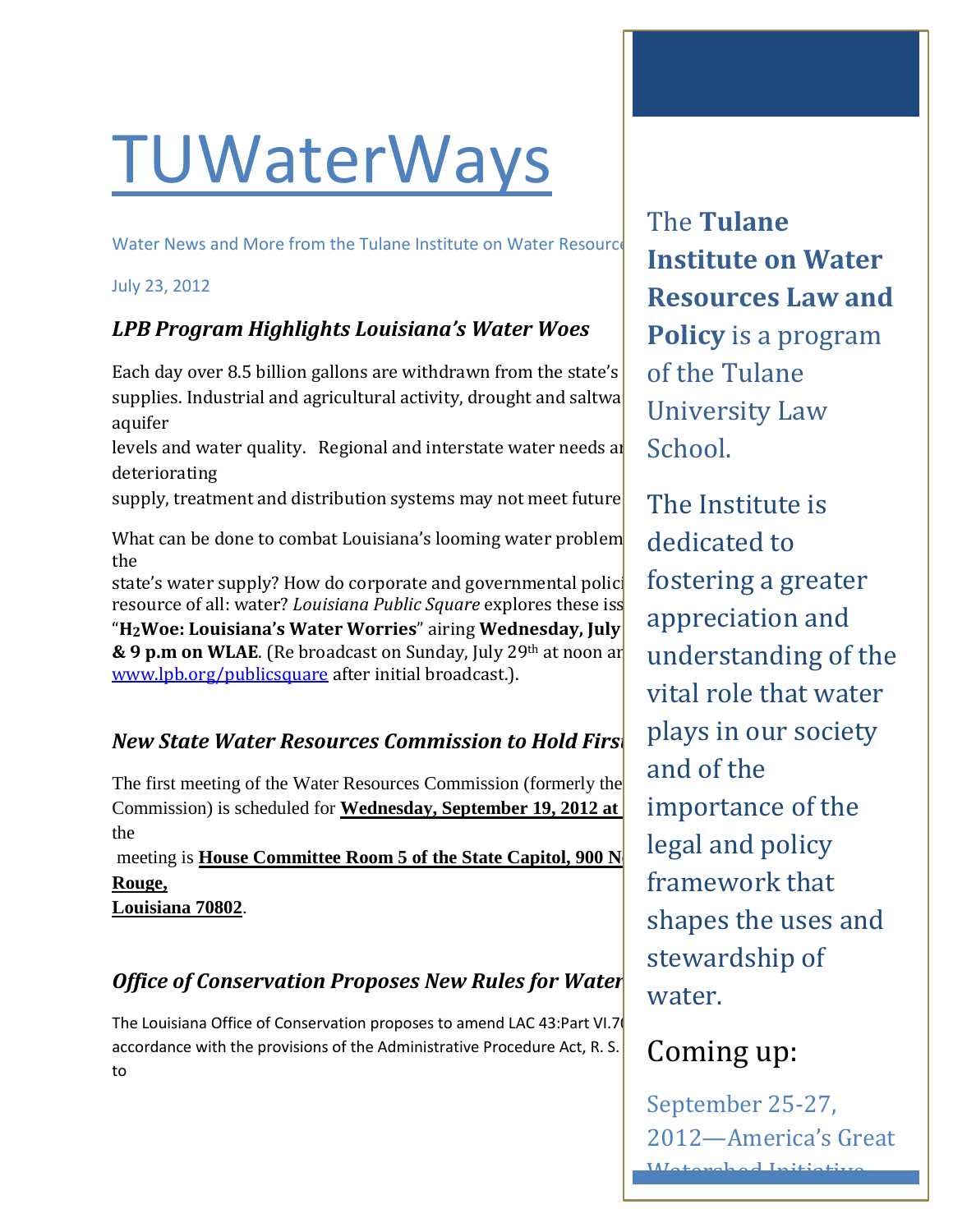power delegated under the laws of the State of Louisiana and particularly Title 38 of the Louisiana Revised

Statutes, Sections 38:3097.1 et seq. The amendment is being proposed in response to recommendations from

the Louisiana Ground Water Resources Commission in the report entitled "Managing Louisiana's Groundwater

Resources" delivered to the Louisiana legislature on March 12, 2012 and in an effort to achieve 100 percent

compliance with water well notification and agency evaluation requirements for proposed well installation for

non-exempt well uses, such as, but not limited to, irrigation, public supply and industrial purposes. According

to the Office of Conservation the proposed amendment will **require water well drillers to ensure that well**

**owners have provided proper advance notification to the Office of Conservation of their intent to drill r**

**espective water wells before commencing well construction operations.**

The specific issues to be addressed in the rule amendments are listed in the linked Notice of Intent for July

2012, beginning on page 1818: [http://www.doa.louisiana.gov/osr/reg/1207/1207.pdf.](http://www.doa.louisiana.gov/osr/reg/1207/1207.pdf) The deadline for delivering comments to The Office of Conservation is 4:30 p.m., September 3, 2012.

### *CNREP 2013 Looking for a Few Good Ideas*.

The Center for Natural Resource Economics and Policy has issued its first call for abstracts in connection with its

triennial forum on socioeconomic challenges research in the development and evaluation of coastal resource

restoration and management. The deadline for submissions is November 12, 2012. The call for abstracts is

available a[t http://www.cnrep.lsu.edu/AboutCNREP.html.](http://www.cnrep.lsu.edu/AboutCNREP.html)